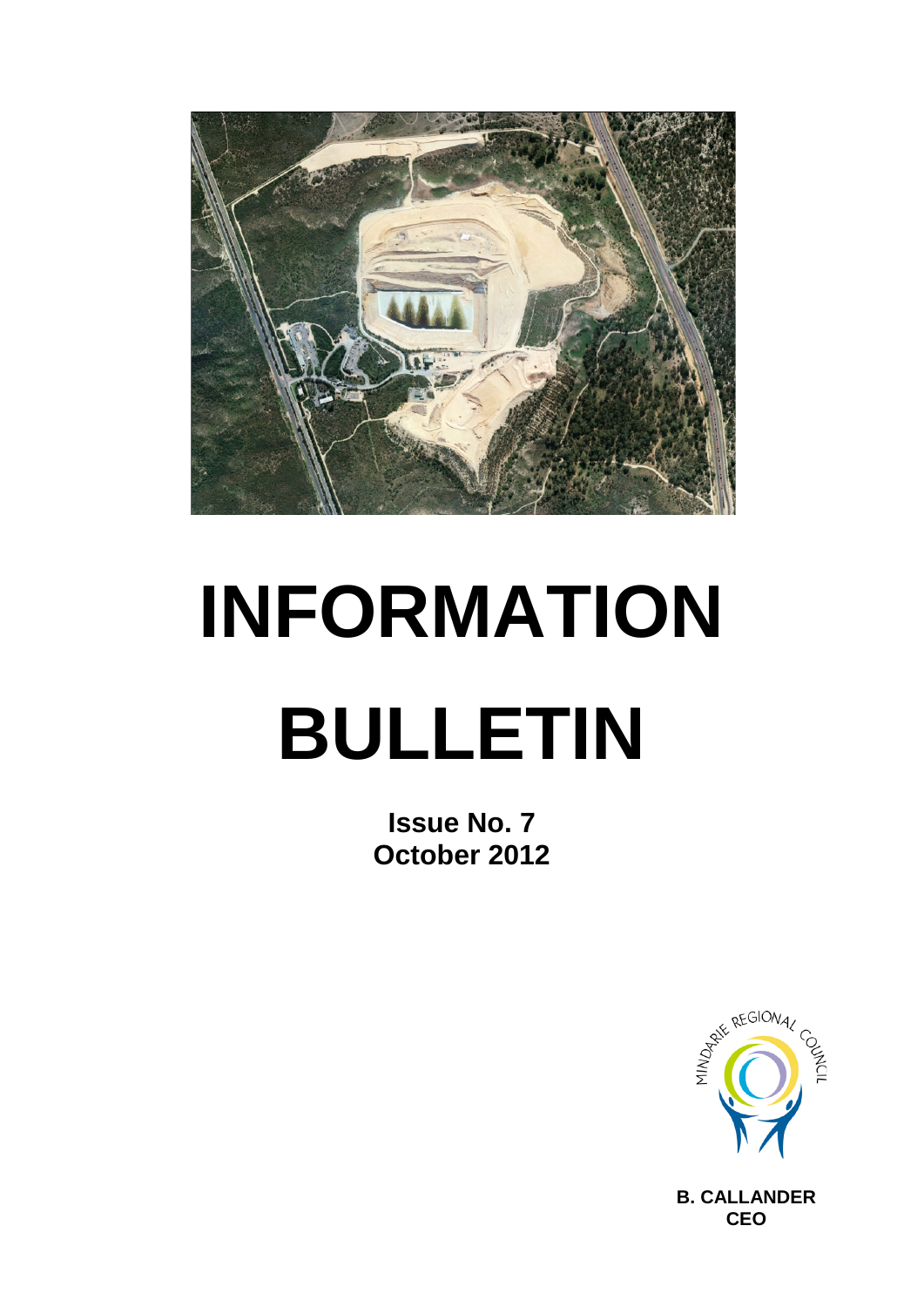# **CONTENTS PAGE**

| <b>Item</b>                                     | Page<br>No. |
|-------------------------------------------------|-------------|
| <b>Resource Recovery Facility Update Report</b> | 3           |
| <b>Communications and Education Report</b>      | 10          |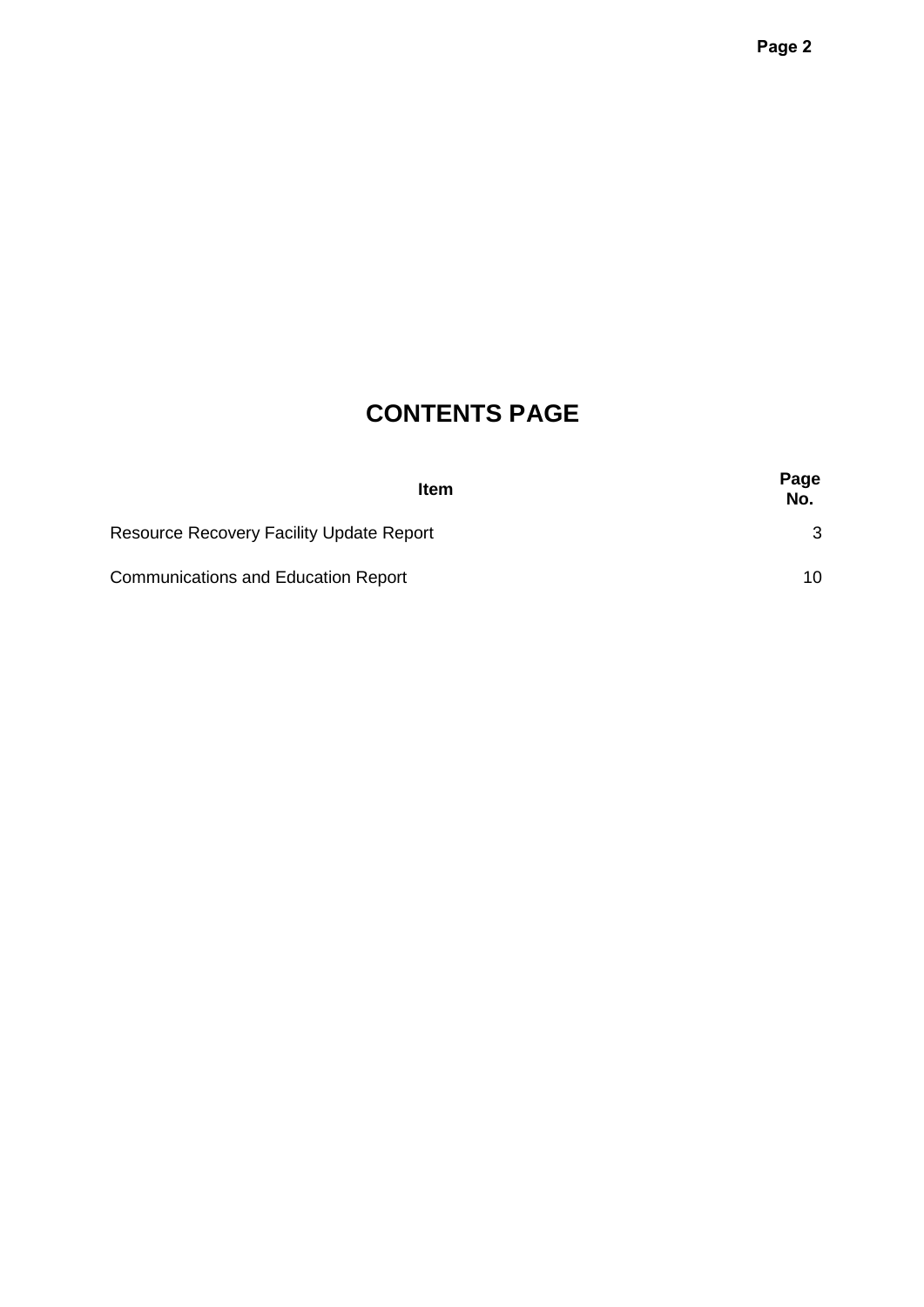| <b>RESOURCE RECOVERY FACILITY UPDATE REPORT</b> |                  |  |  |  |
|-------------------------------------------------|------------------|--|--|--|
| <b>File No:</b>                                 | <b>WST/13-02</b> |  |  |  |
| Appendix(s):                                    | <b>Nil</b>       |  |  |  |
| Date:                                           | 8 October 2012   |  |  |  |
| <b>Ian Watkins</b><br><b>Project Manager:</b>   |                  |  |  |  |

Summary of activities during the reporting period 2 August 2012 through to 4 October 2012.

# **CURRENT MATTERS**

#### Composter Structural Issues

BioVision has recently advised that it is likely that the composters will be replaced in the  $1<sup>st</sup>$ quarter of 2015 as opposed to late 2013 as previously advised.

The consequence of this to the MRC is that the work will occur in the 2014/2015 financial year; hence, next financial year will be a normal year with an anticipated 100,000 tonnes of waste being processed. The 2014/2015 financial year will be the year which will experience availability disruptions associated with the composter repairs.

# **OPERATIONAL INFORMATION**

#### Waste Delivery

#### **Waste Delivery Summary for Reporting Period**

| <b>MONTH</b>   | <b>SCHEDULED TONNES</b> | <b>DELIVERED TONNES</b> | <b>DIFFERENCE TONNES</b> |
|----------------|-------------------------|-------------------------|--------------------------|
| August 2012    | 9.200                   | 9,613                   | +413                     |
| September 2012 | 8,000                   | 8,782                   | +782                     |

For the Contract Year (16/07/2012 to 15/07/2013), the  $4<sup>th</sup>$  Contract Year since RRF commencement, the RRF is 12 tonnes behind schedule.

For the Financial Year (01/07/2012 to 30/06/2013) to date the RRF is 174 tonnes ahead of schedule.

In summary, the RRF is operating as anticipated in the RRFA, with Availability of 101% over the past 12 months.

On a monthly basis, Additional Tonnes (those tonnes greater than the monthly scheduled tonnes) only incur the Variable Operating Cost charge but not the Capital Cost or Fixed Operating Cost charges.

Unavailable Tonnes (those tonnes less than the monthly scheduled tonnes) are not paid for unless:

- Within the Contract Year there is a positive balance of Additional Tonnes, these Additional Tonnes can be off-set against the Unavailable Tonnes. In this case, the off-set Additional Tonnes incur the full gate fee cost less the Variable Operating Cost (which has already been paid on the Additional Tonnes); or
- If the RRF Availability for a month is less than 92% of the monthly Scheduled Tonnes and there are no accumulated Additional Tonnes remaining to be off-set,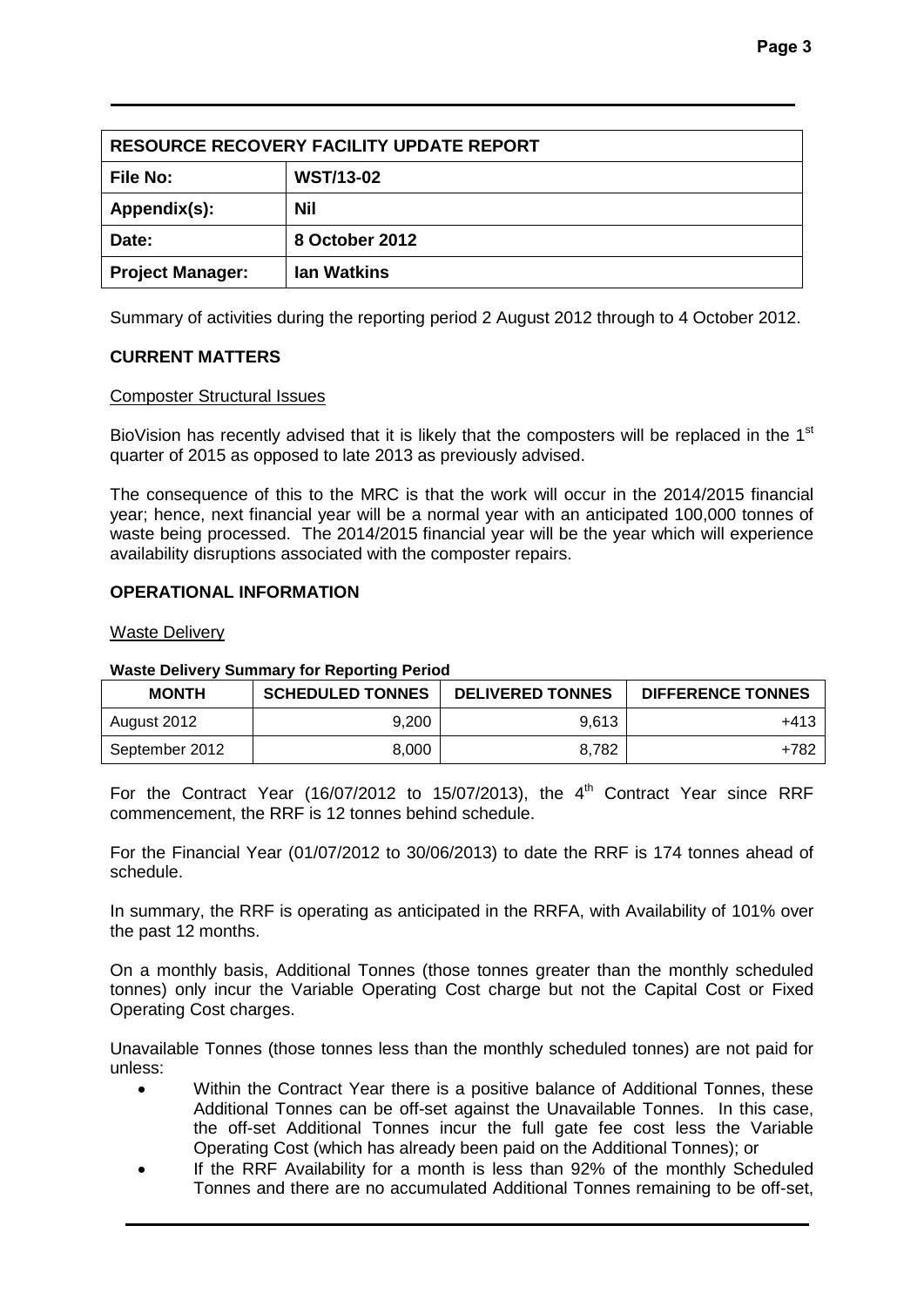then the MRC is required to pay the Capital Cost on all Unavailable Tonnes up to 92% of the monthly Scheduled Tonnes.

At the end of the Contract Year, if 100,000 tonnes of waste have been delivered to the RRF then the above "overs and unders" system should balance out.

#### Waste Diversion

Waste Diversion for the past six months (April 2012 to September 2012) has been 52.5% with a Waste Diversion Target of 51.3%. That is slightly (590 tonnes) less residue being produced than anticipated.

#### Operational Activities

During the reporting period the RRF suffered only minor shutdowns which were able to be accommodated within the normal operations.

#### Community Complaints

#### **Community Complaints Summary for the Reporting Period**

| <b>Date</b> | <b>Complaint</b> | From               | <b>Outcome</b>     |
|-------------|------------------|--------------------|--------------------|
| 7/8/2012    | Odour            | <b>Golf Course</b> | Chicken Farm odour |
| 25/9/2012   | ⊩Odour           | <b>Golf Course</b> | Biofilter odour    |

The graphs below provide data up to *30 September 2012.*

#### **Graph No. 1 – Monthly Waste Delivery – Previous Six Months**



# **Graph No. 2 – Waste Delivery & Diversion – Previous Six Months**

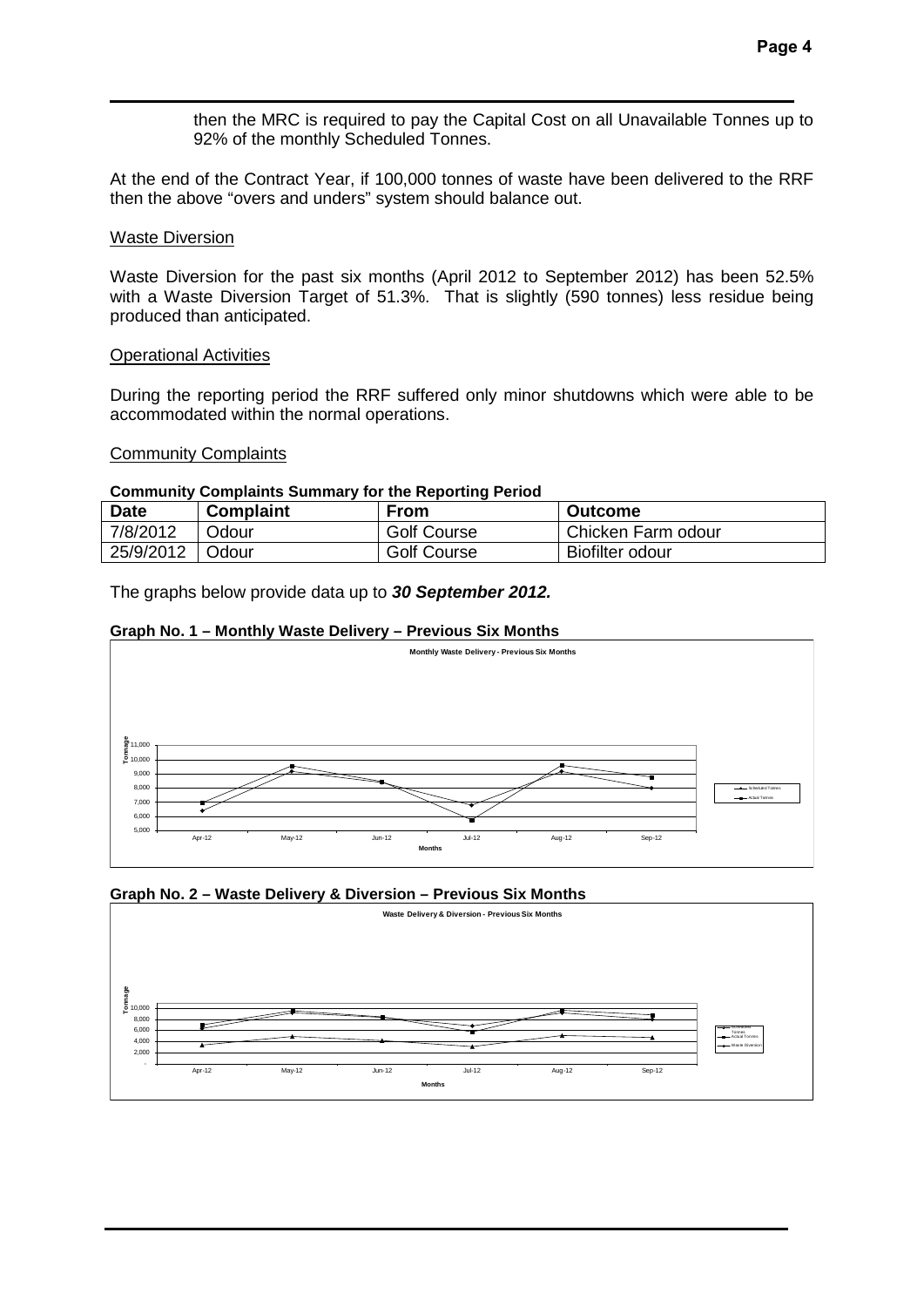

**Graph No. 4 – Monthly Cost/tonne Delivered (incl. Compost Cost) – Previous Six Months**



**Graph No. 5 – Waste Diversion from Landfill – Previous Six Months**

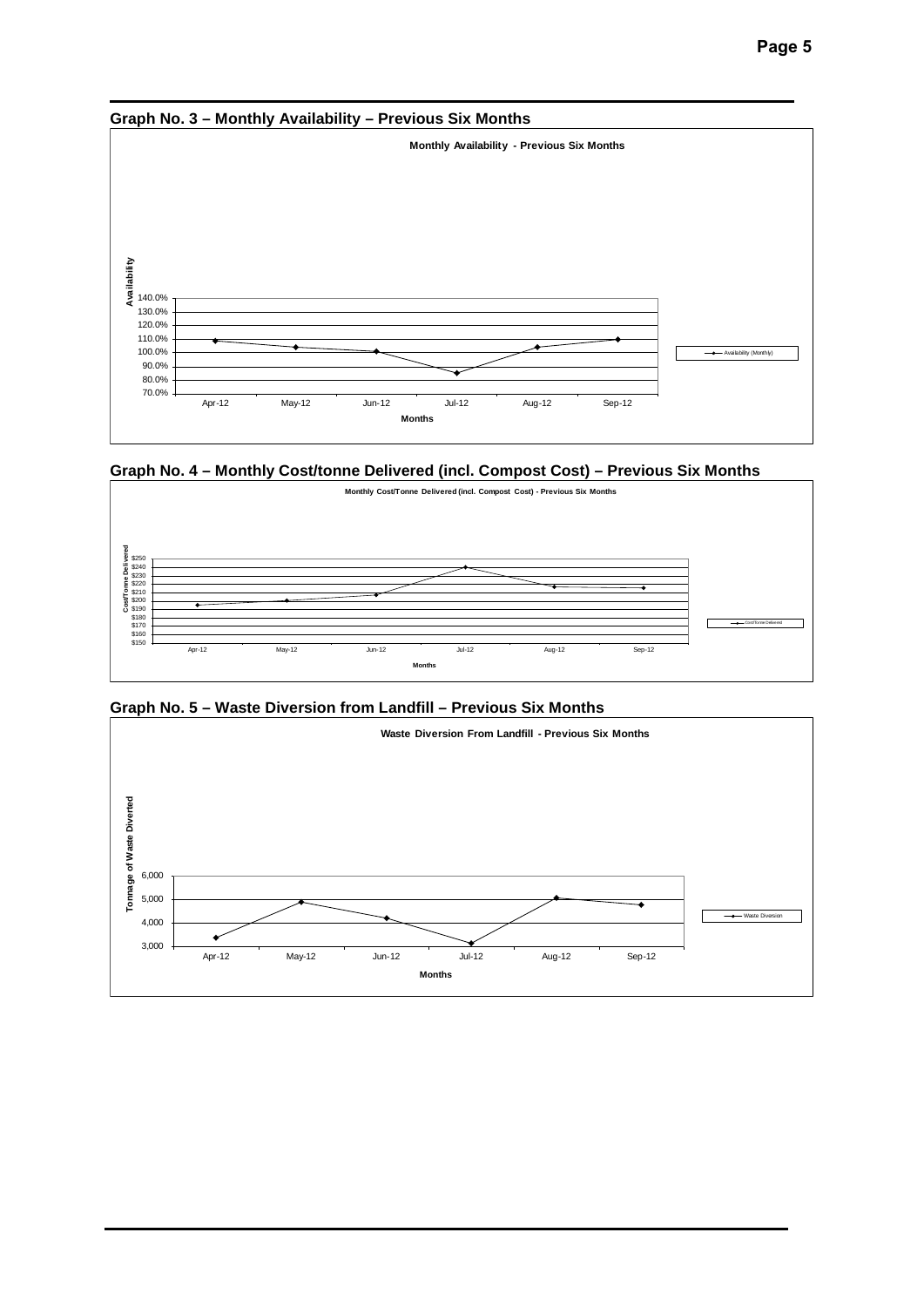# Performance Indicators

KPI's as per the RRFA are as follows:

#### **Table No. 1 – KPI Summary (to 30 September 2012)**

| <b>KPI</b>                                                         | <b>Target</b> | <b>Previous</b><br><b>6 Months</b> | July     | Aug      | <b>Sept</b> |
|--------------------------------------------------------------------|---------------|------------------------------------|----------|----------|-------------|
| Availability                                                       | 95%*          | 102%                               | 85%      | 104%     | 110%        |
| Standard<br>Environmental<br>Number<br>οf<br>Ξ.<br><b>Breaches</b> | 0             | $\Omega$                           | $\Omega$ | $\Omega$ | $\Omega$    |
| <b>Waste Diversion</b>                                             | 51.3%         | 52.5%                              | 54.5%    | 53.0%    | 54.5%       |
| Quality of Compost - Number of Breaches**                          | 0             | 13                                 |          | 0        | 0           |
| Quantity of Recyclable Packaging                                   | 0.8%          | 0.65%                              | 1.04%    | 0.80%    | 0.54%       |
| Health and Safety - Number of LTI's                                | O             | $\Omega$                           | 0        | 0        | 0           |
| Community<br>Number<br>0f<br>Acceptance<br>$\sim$                  | $\Omega$      | $\Omega$                           | $\Omega$ | $\Omega$ | $\Omega$    |
| Complaints ***                                                     |               |                                    |          |          |             |
| Project Culture - PAG Chairperson Score                            | 100           | 100                                | 100      | 100      | 100         |

The Target Availability during the Initial Operating Period is to achieve an Availability of greater than 95% over a six-month period.

\*\* The compost standard within the RRFA is currently under review. A separate report has been included dealing with the compost KPI breaches.

\*\*\* Numerous complaints relating to a single event are treated as a single complaint. Biofilter odour is not registered as a complaint as this is seen as a normal operating odour condition.

# Waste Diversion

#### The average waste diversion for the past six months (April to September) has been 52.5%.



# Project Advisory Group as at 30/09/2012

Cr Laura Gray<br>
Brian Callander (CEO) Santa Craig Barker<br>
Craig Barker Brian Callander (CEO) Craig Bark<br>Gunther Hoppe Craig Stock Gunther Hoppe<br>MRC Alternates: Cr Dot Newton Mike Tolson **Kevin Wilson** Kevin Wilson

The PAG recently met on 8 August 2012.

Items dealt with by the group include:

- Contract Variations
- Composter Structural Issues

MRC Representatives: MRC Representatives: BioVision Alternates:<br>Alan Turner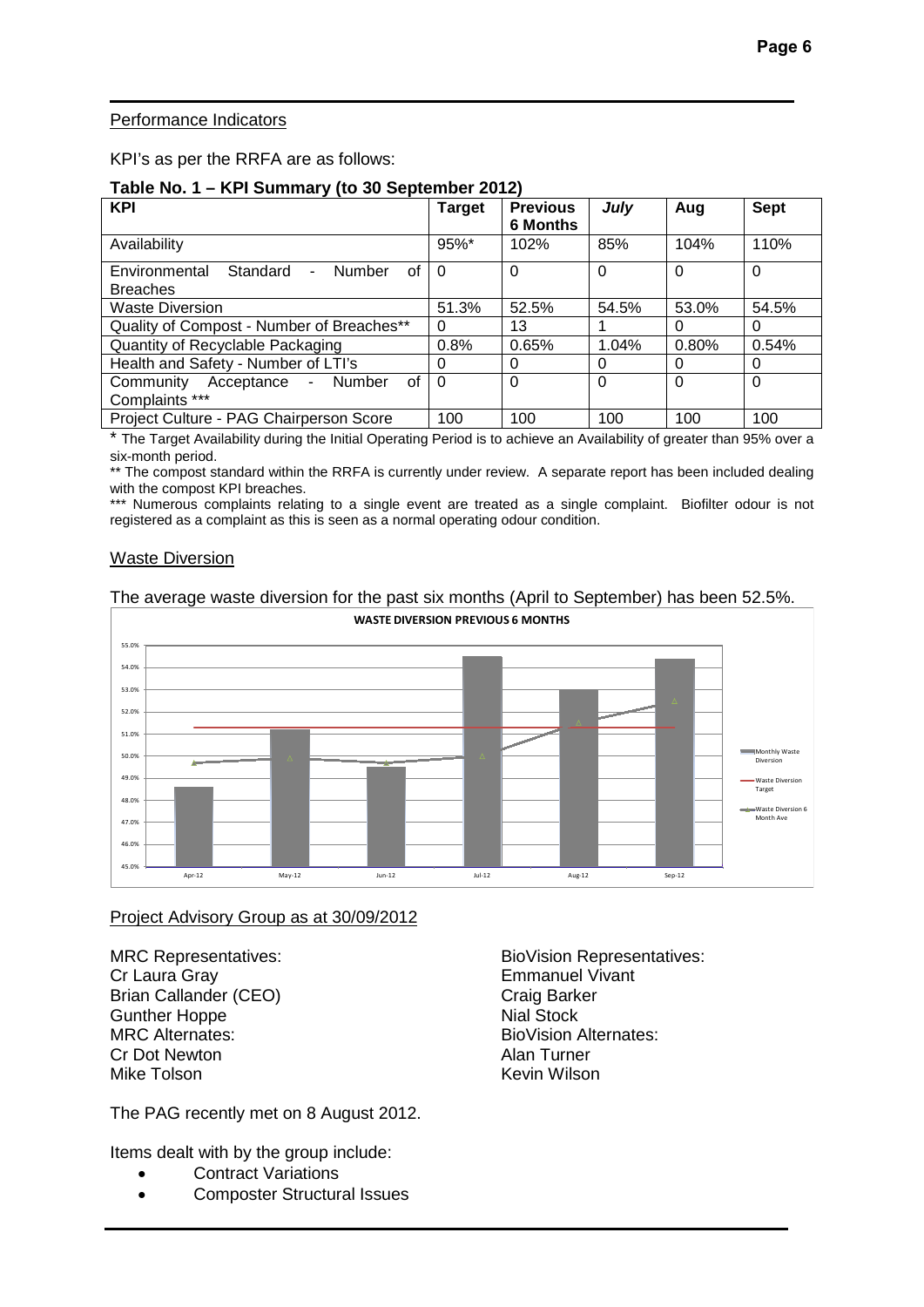- BioVision Monthly Report/Update
- Compost Marketing and Compost Quality

Copies of the meeting minutes are distributed to the Strategic Working Group members and all MRC Councillors.

# Community Engagement

The MRC community engagement program continues to be managed via the Community Engagement and Advisory Group (CEAG).

The group last met on 29 August and 19 September 2012 at the MRC.

Issues covered at the meeting included:

- Project update
- Waste Education
- CEAG Review of Purpose

Copies of the meeting notes are distributed to the MRC Councillors.

# **FINANCIAL IMPLICATIONS**

# Operational Expenditure

The Project Operational Summary below sets out the 2012/13 facility operating budget against which operational costs are tracked throughout the year.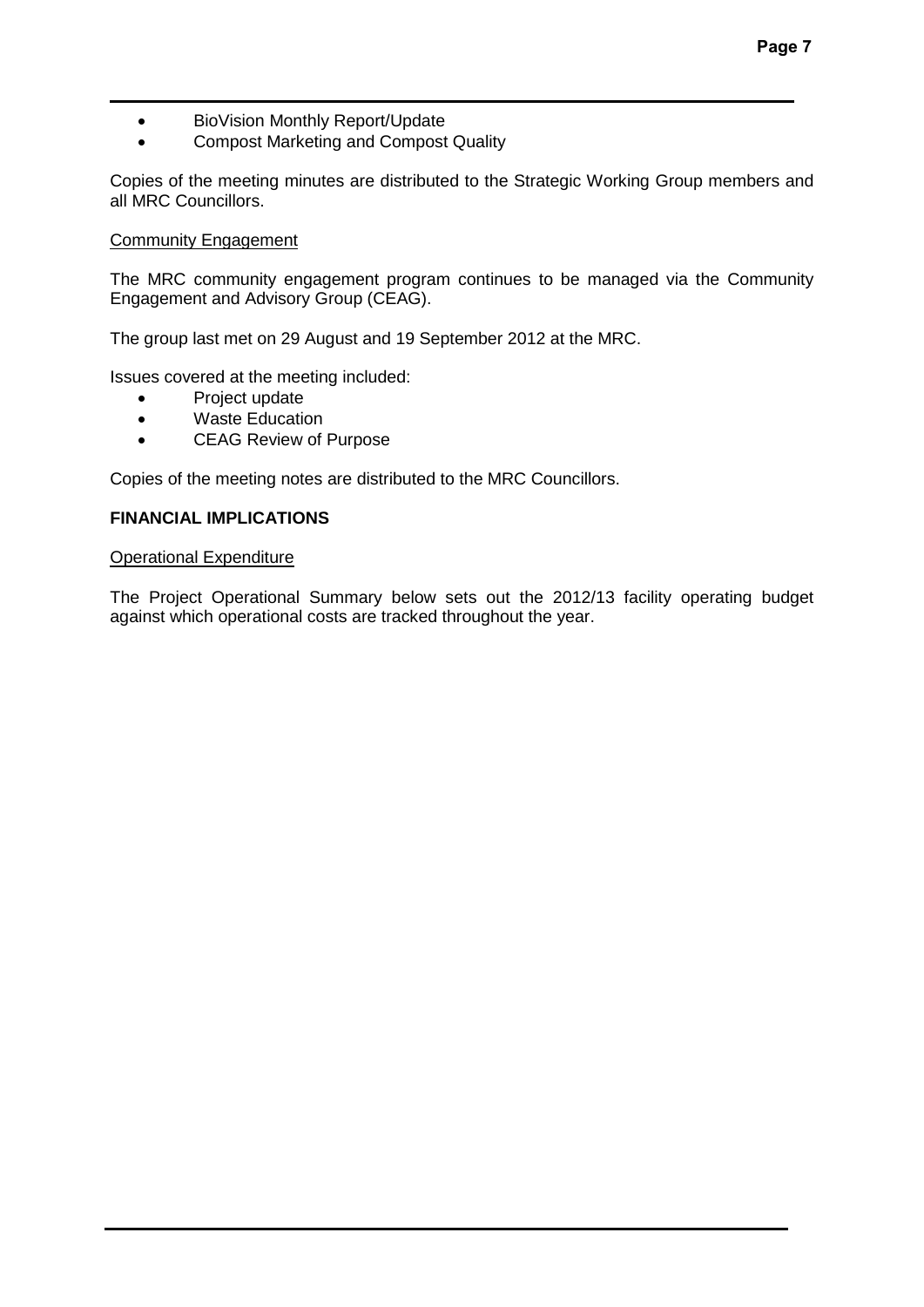**Project Operational Costs Summary for 2012/2013 Financial Year – as at 30 September 2012.**

| <b>RRF Operational Costs Summary</b>  |                |              |                             |              |                    |             |         |
|---------------------------------------|----------------|--------------|-----------------------------|--------------|--------------------|-------------|---------|
| <b>Item</b>                           | <b>Adopted</b> |              | <b>Revised</b>              |              | <b>Expenditure</b> |             | % Spent |
|                                       | <b>Budget</b>  |              | <b>Budget</b>               |              | (to 30/09/12)      |             |         |
| <b>Capital Expenses</b>               |                |              |                             |              |                    |             |         |
| Infrastructure - Other (Communication | \$             | 15,100       | \$                          | 15,100       | \$                 |             | 0.0%    |
| Tower Camera at Neerabup)             |                |              |                             |              |                    |             |         |
| <b>Total Capital Expenditure</b>      | \$             | 15,100       | \$                          | 15,100       | \$                 |             | 0.0%    |
|                                       |                |              |                             |              |                    |             |         |
| <b>Operating Expenses</b>             |                |              |                             |              |                    |             |         |
| <b>Employee Costs</b>                 |                |              |                             |              |                    |             |         |
| <b>Salaries</b>                       | \$             | 36,800       | \$                          | 36,800       | \$                 | 12,017      | 32.7%   |
| Superannuation                        | \$             | 3,300        | \$                          | 3,300        | \$                 | 1,057       | 32.0%   |
| <b>Workers Compensation Premium</b>   | \$             | 1,200        | \$                          | 1,200        | \$                 | 330         | 27.5%   |
| <b>Total Employee Costs</b>           | \$             | 41,300       | $\overline{\boldsymbol{s}}$ | 41,300       | \$                 | 13,404      | 32.5%   |
| <b>Consultancy</b>                    |                |              |                             |              |                    |             |         |
| <b>Specialist Project Consultants</b> | \$             | 100,000      | \$                          | 100,000      | \$                 |             | 0.0%    |
| Project/Contract Management           | \$             | 20,000       | \$                          | 20,000       | \$                 | 7,038       | 35.2%   |
| <b>Total Consultancy Costs</b>        | \$             | 120,000      | $\boldsymbol{\mathcal{S}}$  | 120,000      | \$                 | 7,038       | 5.9%    |
| <b>Facility Operations</b>            |                |              |                             |              |                    |             |         |
| <b>Building Cleaning</b>              | \$             | 9,000        | \$                          | 9,000        | \$                 | 2,732       | 30.4%   |
| Computer System Maintenance           | \$             | 20,000       | \$                          | 20,000       | \$                 | 7,618       | 38.1%   |
| <b>Building Maintenance</b>           | \$             | 5,000        | \$                          | 5,000        | \$                 |             | 0.0%    |
| <b>Building Security</b>              | \$             | 2,700        | \$                          | 2,700        | \$                 | 520         | 19.3%   |
| Fencing and Gate Maintenance          | \$             | 1,500        | $\overline{\mathfrak{s}}$   | 1,500        | \$                 |             | 0.0%    |
| <b>Road Maintenance</b>               | \$             | 2,000        | $\overline{\mathfrak{s}}$   | 2,000        | \$                 |             |         |
| Bore and Pipework Maintenance         | \$             | 13,000       | \$                          | 13,000       | \$                 |             | 0.0%    |
| Landscape and Gardens                 | \$             | 9,000        | $\overline{\mathbf{S}}$     | 9,000        | $\mathfrak{S}$     | 1,639       | 18.2%   |
| <b>Utilities</b>                      | \$             | 7,000        | $\overline{\mathfrak{s}}$   | 7,000        | \$                 |             | 0.0%    |
| <b>Council Rates</b>                  | \$             | 30,000       | $\overline{\mathfrak{s}}$   | 30,000       | \$                 | 7,097       | 23.7%   |
| <b>Insurance Premiums</b>             | \$             | 8,100        | \$                          | 8,100        | \$                 | 2,025       | 25.0%   |
| <b>Compost Disposal</b>               | \$             | 408,300      | \$                          | 408,300      | \$                 | 82,763      | 20.3%   |
| <b>RRF Gate Fees</b>                  |                | \$21,637,500 |                             | \$21,637,500 |                    | \$5,316,096 | 24.6%   |
| <b>Total Facility Operations</b>      |                | \$22,153,100 |                             | \$22,153,100 |                    | \$5,420,490 | 24.5%   |
| <b>Cost of Borrowings</b>             |                |              |                             |              |                    |             |         |
| Loan Interest and Expenses            | \$             | 514,600      | \$                          | 514,600      | \$                 | 120,668     | 23.4%   |
| <b>Total Cost of Borrowings</b>       | \$             | 514,600      | \$                          | 514,600      | \$                 | 120,668     | 23.4%   |
|                                       |                |              |                             |              |                    |             |         |
| <b>Total Operating Expenses</b>       |                | \$22,829,000 |                             | \$22,829,000 |                    | \$5,561,600 | 24.4%   |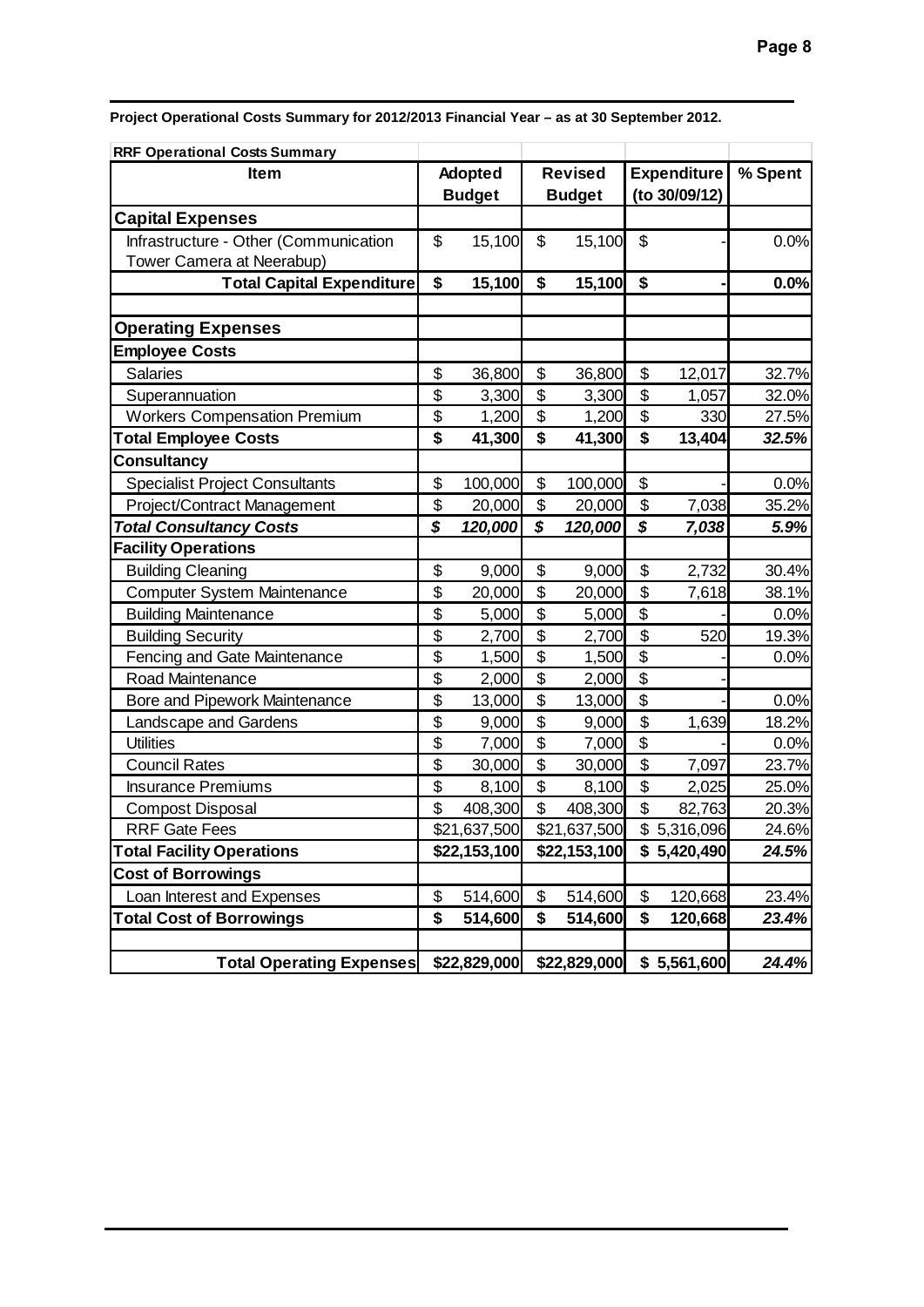# Member Council Deed of Guarantee

The table below indicates the fluctuation in member Council potential liabilities under the Member Council Deed of Guarantee throughout the duration of the RRFA.

|                                            | Deed of Guarantee Annual Value Change  |              |                   |                   |              |              |              |                 |
|--------------------------------------------|----------------------------------------|--------------|-------------------|-------------------|--------------|--------------|--------------|-----------------|
|                                            |                                        |              |                   |                   |              |              |              |                 |
| <b>Termination Payment for MRC Default</b> |                                        |              |                   |                   |              |              |              |                 |
|                                            |                                        | Year 1       | Year <sub>2</sub> | Year <sub>3</sub> | Year 5       | Year 10      | Year 15      | Year 19         |
| Council                                    | Shareholding                           | 16/07/2009   | 16/07/2010        | 16/07/2011        | 16/07/2014   | 16/07/2019   | 16/07/2024   | 16/07/2028      |
| Stirling                                   | 33.33%                                 | 29,422,667   | 29,099,000        | 28,832,000        | 27,880,667   | 23,521,000   | 15,497,667   | 6,007,000       |
| Joondalup                                  | 16.67%                                 | 14,711,333   | 14,549,000        | 14,416,000        | 13,940,333   | 11,760,500   | 7,748,833    | 3,003,500       |
| Wanneroo                                   | 16.67%                                 | 14,711,333   | 14,549,000        | 14,416,000        | 13,940,333   | 11,760,500   | 7,748,833    | 3,003,500       |
| Perth                                      | 8.33%                                  | 7,355,667    | 7,275,000         | 7,208,000         | 6,970,167    | 5,880,250    | 3,874,417    | 1,501,750       |
| Cambridge                                  | 8.33%                                  | 7,355,667    | 7,275,000         | 7,208,000         | 6,970,167    | 5,880,250    | 3,874,417    | 1,501,750       |
| Vincent                                    | 8.33%                                  | 7,355,667    | 7,275,000         | 7,208,000         | 6,970,167    | 5,880,250    | 3,874,417    | 1,501,750       |
| Victoria Park                              | 8.33%                                  | 7,355,667    | 7,275,000         | 7,208,000         | 6,970,167    | 5,880,250    | 3,874,417    | 1,501,750       |
| <b>Total</b>                               | 100.00%                                | \$88,268,000 | \$87,297,000      | \$86,495,000      | \$83,642,000 | \$70,563,000 | \$46,493,000 | \$18,021,000    |
|                                            |                                        |              |                   |                   |              |              |              |                 |
|                                            | Termination Payment for Forced Majeure |              |                   |                   |              |              |              |                 |
|                                            |                                        | Year 1       | Year <sub>2</sub> | Year <sub>3</sub> | Year 5       | Year 10      | Year 15      | Year 19         |
|                                            | Shareholding                           | 16/07/2009   | 16/07/2010        | 16/07/2011        | 16/07/2014   | 16/07/2019   | 16/07/2024   | 16/07/2028      |
| <b>Stirling</b>                            | 33.33%                                 | 25,811,000   | 25,545,000        | 25,206,000        | 24, 159, 333 | 19,708,333   | 12,008,000   | 1,666,667       |
| Joondalup                                  | 16.67%                                 | 12,905,500   | 12,773,000        | 12,603,000        | 12,079,667   | 9,854,167    | 6,004,000    | 833,333         |
| Wanneroo                                   | 16.67%                                 | 12,905,500   | 12,773,000        | 12,603,000        | 12,079,667   | 9,854,167    | 6,004,000    | 833,333         |
| Perth                                      | 8.33%                                  | 6,452,750    | 6,386,000         | 6,301,000         | 6,039,833    | 4,927,083    | 3,002,000    | 416,667         |
| Cambridge                                  | 8.33%                                  | 6,452,750    | 6,386,000         | 6,301,000         | 6,039,833    | 4,927,083    | 3,002,000    | 416,667         |
| Vincent                                    | 8.33%                                  | 6,452,750    | 6,386,000         | 6,301,000         | 6,039,833    | 4,927,083    | 3,002,000    | 416,667         |
| Victoria Park                              | 8.33%                                  | 6,452,750    | 6,386,000         | 6,301,000         | 6,039,833    | 4,927,083    | 3,002,000    | 416,667         |
| <b>Total</b>                               | 100.00%                                | \$77,433,000 | \$76,636,000      | \$75,617,000      | \$72,478,000 | \$59,125,000 | \$36,024,000 | \$<br>5,000,000 |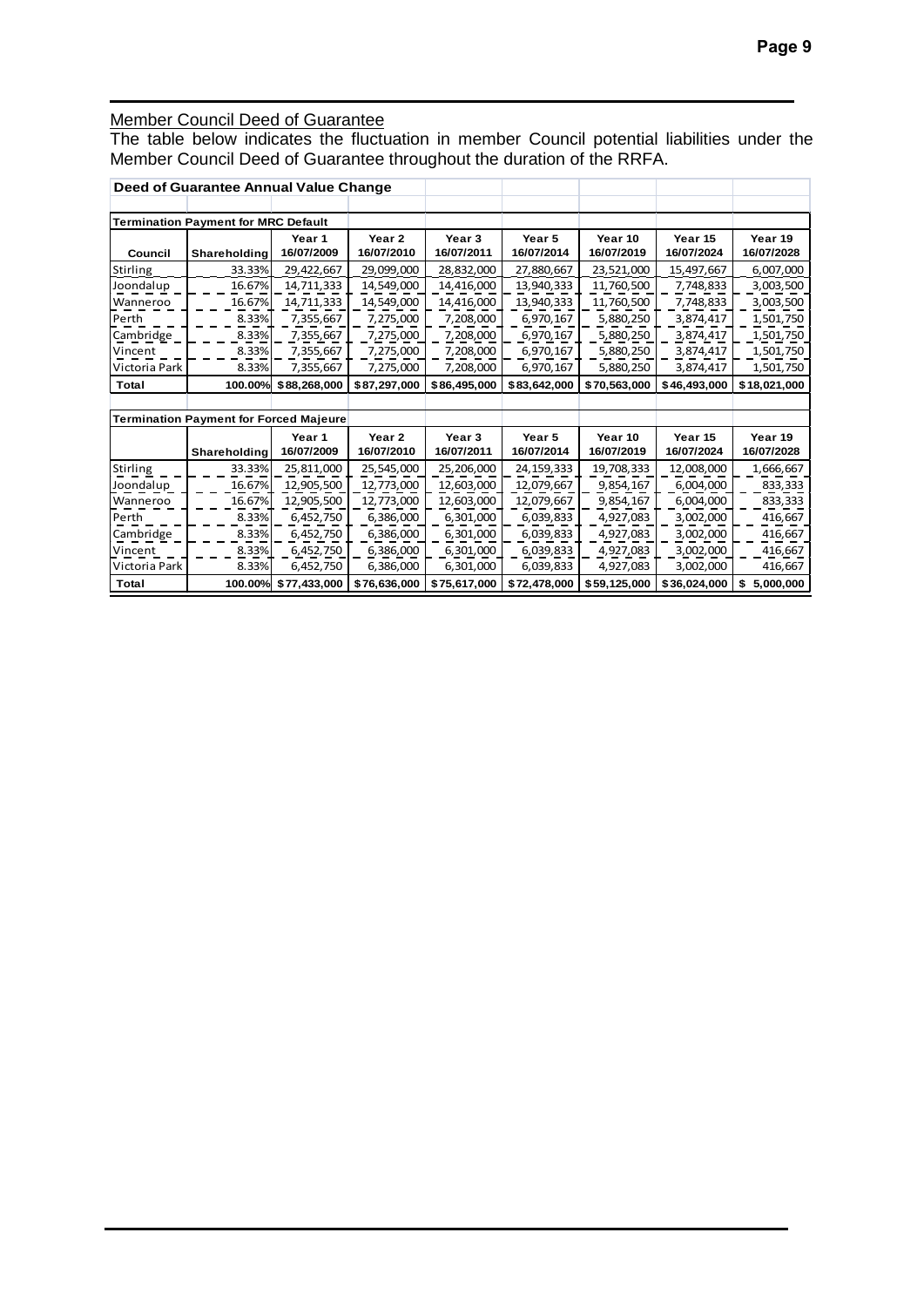| <b>COMMUNICATIONS AND EDUCATION REPORT</b> |                       |  |  |  |
|--------------------------------------------|-----------------------|--|--|--|
| <b>File No:</b>                            | <b>WST/178</b>        |  |  |  |
| Appendix(s):                               | Nil                   |  |  |  |
| Date:                                      | 4 October 2012        |  |  |  |
| <b>Responsible Officer:</b>                | <b>Geoff Atkinson</b> |  |  |  |

# **Communication and Education Report – August/September 2012**

The following are some of the key activities and happenings that occurred during the August/September period.

# **Tours**

Twenty nine tours of the MRC facilities took place. These involved:

- Seventeen tours of Tamala Park and Ed Centre
- Two of the RRF and Visitors Centre only
- Ten of both facilities, RRF and Tamala Park

Of these:

- Nineteen were school groups (8 CoJ, 6 CoW, 2 CoV, 2 ToVP and 1 CoS)
- Five were Community Groups (2 from CoW)
- Five were assorted council tours.

Tours of the MRC facilities continue to be very well received. Feedback indicates a high level of satisfaction, with the tours being considered very worthwhile. Participants indicating that they would return or would advise others to come on tour.

# **The Roaming Recycler Waste Education Display**

We are now moving into the very busy time of the year for the Roaming Recycler with very few weekends through to the New Year not having been booked for a fete, fair or event of some sort.

After a quiet August, in September the Roaming Recycler could be seen at: The Sustainable House in Tapping (CoW), Central Park (CoP), Waste and Recycling Conference, Sustainable September Event (ToC), Sustainable Design Expo (CoV) Brighton Open Day (CoW), Spade to Table event in Leederville (ToC) and at the Perth Royal Show.

In this period the Roaming Recycler Display was in use for a total of 25 days giving it wide exposure.

As an important tool to engage with the community, new displays continue to be developed to keep the Roaming Recycler fresh, there is always something different to see. Many of the display items include reused and recycled materials to keep within the theme of the display. These displays help promote and explain the different bin systems within the Region and different ways the community can reduce, reuse, recycle and dispose wisely.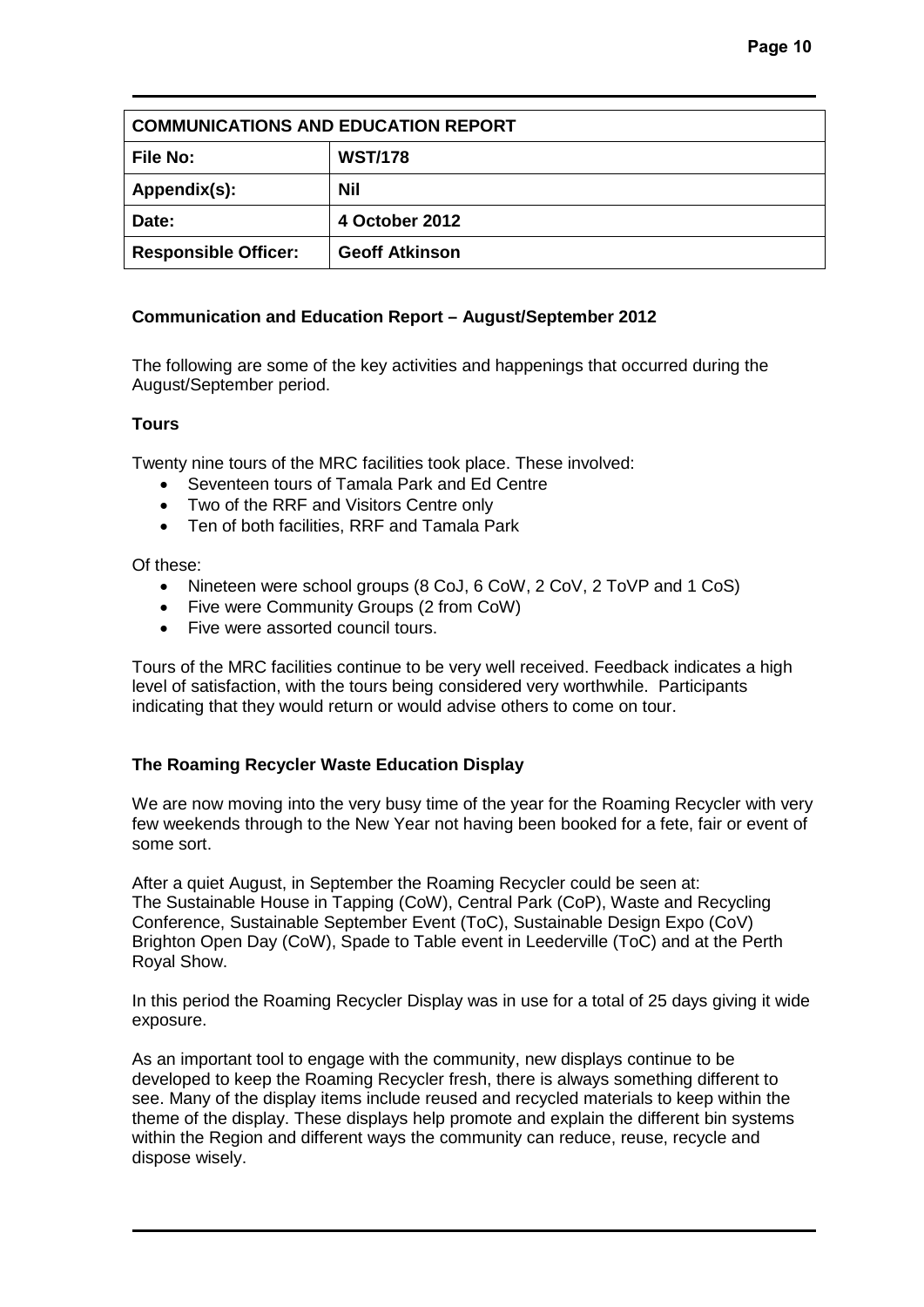# **Schools and Visits**

The Education team made five visits to schools, five to community groups and one council visit to give waste talks and/or workshops. The schools visits were:

| <b>Date</b> | <b>Visit to</b>        | <b>Council</b> |
|-------------|------------------------|----------------|
| 1/8/2012    | <b>Belridge HS</b>     | Joondalup      |
| 9/8/2012    | <b>Floreat Park PS</b> | Cambridge      |
| 21/8/2012   | Poseidon PS            | Joondalup      |
| 23/8/2012   | <b>Floreat Park PS</b> | Cambridge      |
| 21/9/2012   | Mater Dei College      | Joondalup      |
|             |                        |                |
|             |                        |                |

Member of the Education team also attended a number of meetings for waste programs like: Cash for Containers, Garage Sale Trail, HHW and National Product Stewardship Scheme for TVs/Computers. Information was reported back to the WESSG group.

# **Battery Program**

Batteries from school and community bins continued to be collected. So far this year, 4,404 kg batteries have been collected. These batteries are currently still being stockpiled at Tamala Park awaiting shipment to NSW for recycling.



New battery bins were located at Mercedes College (CoP), Neerabup PS (CoW) and Central Institute of TAFE (CoP and CoV).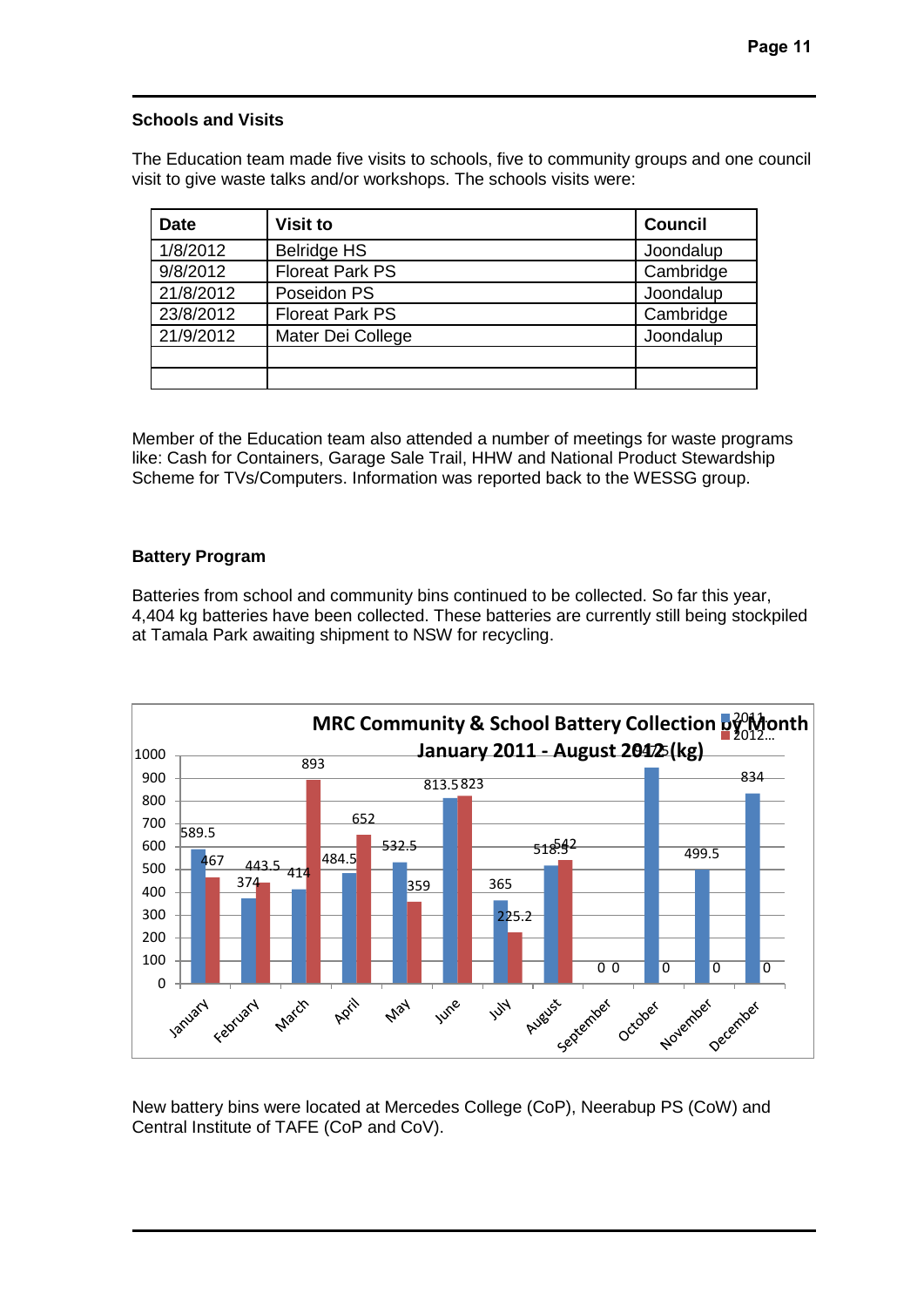# **Earth Carers**

Another 15 people completed a five session Earth Carers training course, learning to "Live with less waste", the motto of the Earth Carers.

Session 1 took them to the Wanneroo City Council depot, reconnecting them back to their waste, with many of us forgetting about it after it has been put in the bin and the is bin wheeled out to the verge. Thanks to the City of Wanneroo for their support with this. Session 2 involved touring the MRC region's facilities (Tamala Park, RRF and Wangara Recycling); to see what happens to the binned waste Session 3 at City Farm, Session 4 at Landsdale Farm and Session 5 at REmida, all looking at what can be done to reduce the amount of waste we produce The Graduation was held at the Town of Victoria Park Administration Building (special thanks to ToVP).

# **MRC Regional Waste Report Card**

The MRC Regional waste diversion report cards continue to be produced for each quarter since the being of 2011. The July-Sept 2012 quarter's report is currently being compiled. These look at MSW collected across the Region. These reports are hoped to form an important tool in shaping education messages for the Region and also guiding MRC towards targets set by the new WA Waste Strategy.

# **Other Activities**

In the August/September period there was a lot going on in the world of waste. Some of the activities MRC' Education team were involved in were:

- Cash for Containers. An initiative gaining traction. MRC has been keeping councils informed on this issue and has been promoting the work of WALGA's publicity campaign/event to promote a Cash for Containers scheme. We have been working with a number of councils looking at how to implement
- Garage Sale Trial. This is another initiative gaining interest both here in WA and internationally (London). MRC has through WESSG has updated councils on this initiative and held an open meeting with the event organiser at the City of Vincent.
- Waste and Recycling Conference. MRC had a booth promoting the importance of the caring for the environment and the role of education when dealing with waste. Also a Conference tour took in the Tamala Park facility.
- Conference Community Day. MRC had a booth promoting Earth Carers and living with less waste, Peg presented a talk on 'How to compost your organic waste', provided costumes for the 'waste' fashion parade.
- Royal Show. MRC joining with other Regional Councils and the Waste Authority to have a major waste display in the Landcare Section.